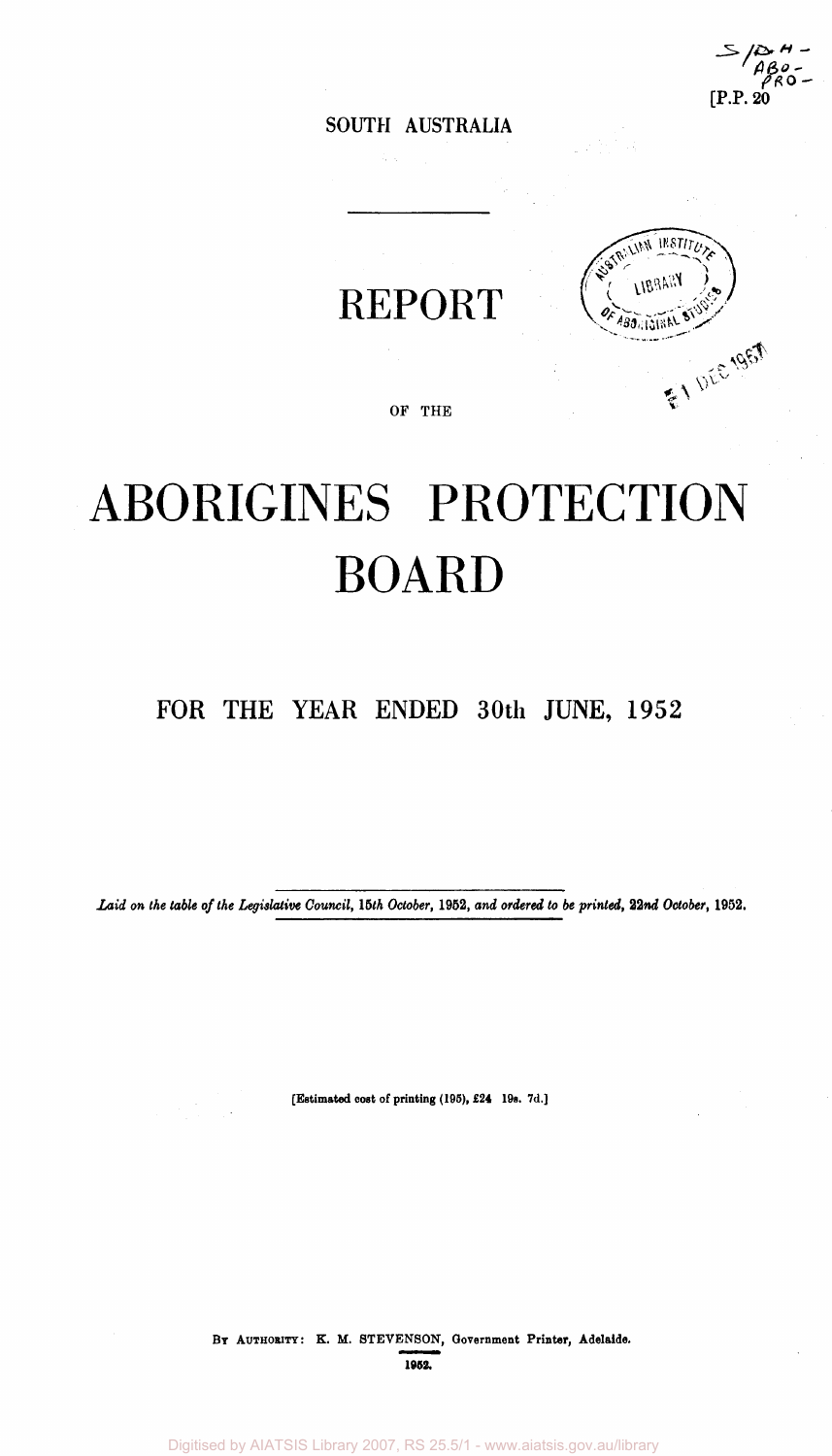## Report of the Aborigines Protection Board for the Year ended 30th June, 1952

Aborigines Protection Board, Adelaide,

30th September, 1952.

To His Excellency, the Honourable SIR JOHN MELLIS NAPIER, Knight Commander of the Most Distinguished Order of Saint Michael and Saint George, Chief Justice, Lieutenant-Governor of the State of South Australia and its Dependencies in the Commonwealth of Australia.

May it Please Your Excellency:

We do ourselves the honour to submit the annual report of the Aborigines Protection Board for the year ended 30th June, 1952.

During the year under review 12 meetings of the Board were held and many matters of great interest and considerable importance to the aboriginal inhabitants of South Australia were dealt with.

In view of the increasing public interest in the welfare of the aborigines and the steady, if slow, progress being made by many of the people under the care of the Board towards the goal of ultimate citizenship, it is a matter of considerable importance that the duties and responsibilities of the Board should be clearly understood.

The Aborigines Act, 1934-1939, was proclaimed on the 1st February, 1940. In accordance with the provisions of the Act the Board consisting of seven members was constituted with the Honourable M. Mcintosh, Minister of Works, as chairman. On that day the Board assumed responsibility for the welfare of all aborigines in South Australia. The members of the Board serve in an honorary capacity and it is interesting to note that of the seven members appointed when the Act was proclaimed, five are still on the Board. The Board has endeavoured to discharge faithfully its principal duties which are clearly defined in section 7 of the Act as set out hereunder :—

It shall be the duty of the Board :—

- *(a)* To apportion, distribute, and apply as seems most fit, the moneys at the disposal of the Board.
- *(b)* In its discretion to apply part of the moneys at its disposal in the purchase of stock and implements to be loaned to aborigines to whom land has been allotted under section 18 and may supply the same accordingly either without payment or on such terms as are approved by the Board, and no person shall, except with the approval of the Board, acquire any title to any goods or chattels so loaned as aforesaid.
- (c) To distribute clothing, provisions, and other relief or assistance to the aborigines.
- *(d)* To provide as far as possible for the supply of food, medical attendance, medicines, and shelter for the sick, aged, and infirm aborigines.
- (e) To provide when possible for the custody, maintenance, and education of the children of aborigines
- $(f)$  To manage and regulate the use of all reserves for aborigines.
- *(g)* To exercise a general supervision and care over all matters affecting the welfare of the aborigines and to protect them against injustice, imposition, and fraud.

As a result of contacts made during recent years on account of war service or employment in the general community, a large number of people under the control of the Board have made considerable progress toward citizenship and in consequence, the provisions of the Aborigines Act set out in the foregoing statement are being interpreted according to the varying needs of individuals, families, or groups of aborigines. Although still legally under control the people concerned are given a larger measure of freedom while living as ordinary citizens and maintaining themselves and their dependants. They come into contact with the Board only when sickness or some other form of adversity compels them to appeal for assistance. The methods adopted by the Board in this connection are designed to encourage a greater measure of independence in the persons concerned.

#### EXEMPTIONS FROM THE PROVISIONS OF THE ABORIGINES ACT.

In pursuance of its policy to provide all aborigines who by reason of their character, standard of intelligence, and development should be exempted from the provisions of the Aborigines Act with an opportunity to become absorbed in the life of the general community, the Board has released a number of such persons from control during the year.

An unconditional declaration of exemption was made in respect of 11 persons, 10 of whom had completed satisfactorily a term of three years on probation.

A limited declaration of exemption was made in respect of 40 persons. Applications from 14 aborigines for exemption were deferred as it was considered they had not reached the standard of life and conduct required in exempted persons.

It was found necessary to revoke the limited declarations of exemption previously made in respect of 10 persons. Of this number two were brought under control again at their own request for private reasons.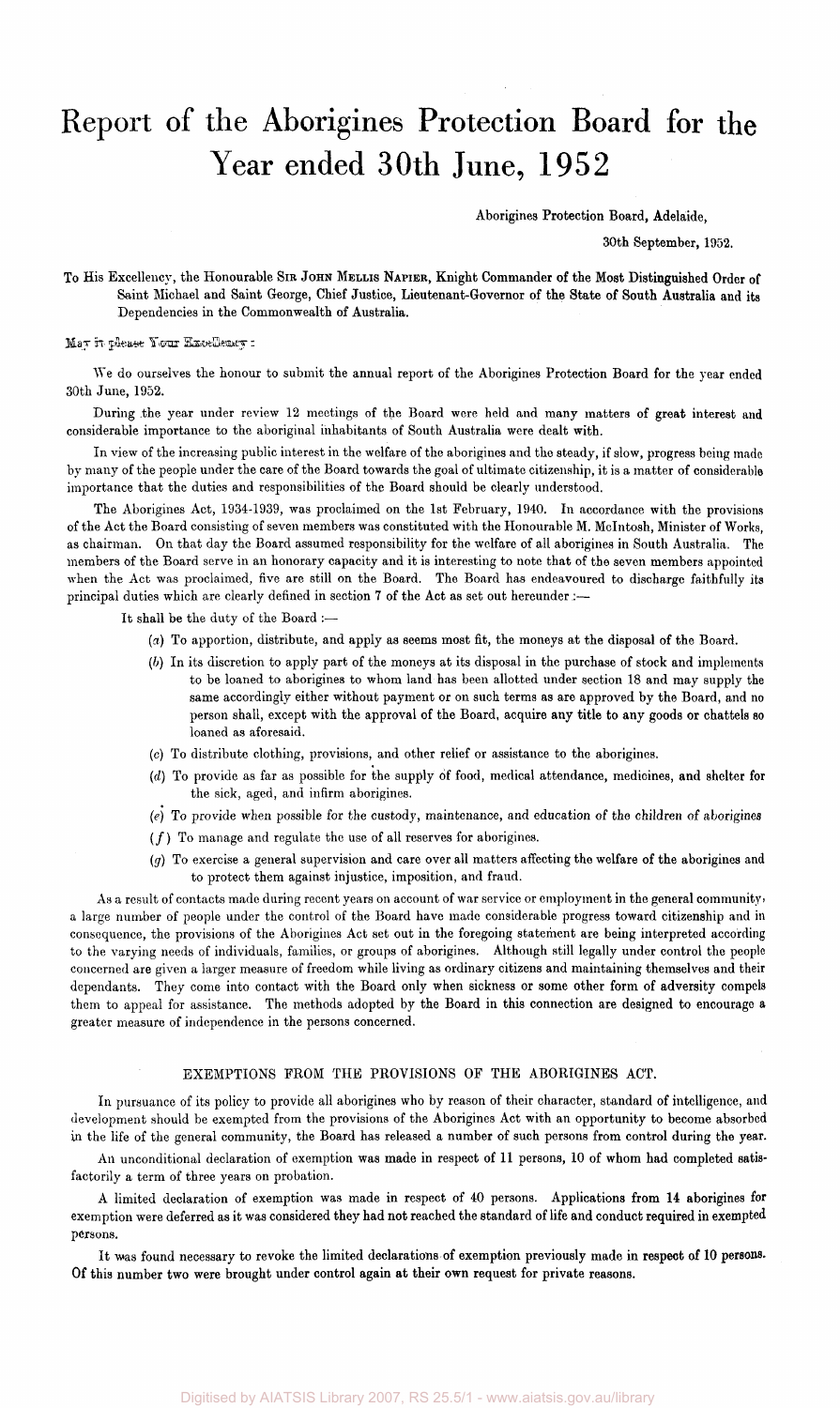#### SOCIAL SERVICE BENEFITS.

At the conference of aboriginal authorities held at Canberra on the 4th February, 1948, the following resolution was adopted :—

This conference is of the opinion that full benefits under the Social Services Consolidation Act of the Commonwealth should be available to all aboriginals except full-blood aboriginals living under primitive or nomadic conditions, and that Commonwealth legislation should be amended accordingly.

Unfortunately, no action has, as yet, been taken to amend the Act to enable aborigines living after the manner of Europeans to participate in social service benefits. This is manifestly unjust, as all aborigines, irrespective of the degree of aboriginal blood, are required to pay income tax, and a considerable number of aborigines do in fact pay income tax, including the social service tax.

One section of the Act which adversely affects aborigines, and causes much discontent, is that which precludes a mother in whom there is the slightest preponderance of aboriginal blood receiving the maternity allowance. All aboriginal mothers, whose standard of living is equivalent to the average in the district, and who accept the same obligations and responsibilities as other women in the district, should have access to the maternity allowance. The test of eligibility should not be the degree of aboriginal blood, but the standard of life maintained by the mother concerned.

Aborigines applying for invalid, age, and widows' pensions are required to leave their homes on aboriginal stations or missions, where they have lived and worked all their lives, and where all their interests lie, and, if aboriginal blood preponderates, they must also be exempted from the provisions of the Aborigines Act in order to qualify for the benefit. The Board again urges that this anomalous condition be remedied as soon as possible, or alternatively that aborigines be exempted from the obligation to pay the social services tax.

#### SMALL FARMS FOR SELECTED ABORIGINES.

While it is generally agreed that the aborigines of Australia are food gatherers rather than food producers, the Board has endeavoured to provide a sound training in primary production for a considerable number of young men living in the settled areas to enable them to become food producers. At Point McLeay and Point Pearce Stations and also some mission stations farming and dairying operations as well as wool growing are carried out on quite a large scale. Work on the farms on departmental stations is all done by native trainees under the supervision of competent officials with the use of modern power equipment. At Point Pearce large areas are cropped each year under a share farming system in which the land, farm machinery, seed, and superphosphate is supplied by the Board while the labour is provided by the four native sharefarmers. The farmers live in cottages on the property, rent free, and enjoy many other privileges. They are paid an agreed rate of wages and when the harvest is completed are given in addition two bags of every 10 bags of grain reaped. The farmers are required to provide the cornsacks for their share of the grain. The dairy at Point McLeay is equipped with the latest type of milking plant and on both stations shearing and other pastoral work is undertaken by the native workmen.

As a direct result of the training afforded the trainees are qualified to work in all branches of the primary industry and are thus able to earn very good wages for the maintenance of their families. There is no difficulty in obtaining trainees for this type of work, but, unfortunately not many of the young men are interested in building, carpentry, plumbing, etc. This is most unfortunate for in addition to a serious lack of such tradesmen for building and other maintenance work on the stations, there is an ever increasing demand for skilled men in the general community where large numbers of natives could be profitably employed if they would undergo the necessary training.

Arrangements are being made at Point Pearce to hold night classes for adults under the supervision of skilled officers of the Education Department and in this way it is hoped that many will be encouraged to qualify for employment in this profitable field of work. Instruction in dressmaking will be provided for the young women.

During the year under review the Board has extended the experimental scheme begun some years ago of establishing selected families on small farms with a frontage to the River Murray and on the Coorong. At Wellington there is a nice block of 132 acres of land suitable for dairying purposes. The "Love " family has been licensed by the Board to occupy and develop the land. A large windmill and tank has been provided by the Board together with seed and superphosphate for one section while the licensee has entered into a sharefarming agreement with a neighbour for cropping the remaining land. He is milking several cows and supplements the income from the farm by engaging in shearing and other suitable work.

At Swan Reach a block of land comprising 155 acres about two miles north of the general camping reserve has been made available to the "Cook" family who have already erected two houses and moved into the new home. The family hold a " fishing reach " along the frontage and engage in fishing on a commercial basis. The Board has assisted Family hold a " fishing reach " along the frontage and engage in fishing on a commercial basis. The Board has assisted the family to procure the necessary fishing equipment. In addition a new engine and pump with storage tank and piping is now being installed as the land fronting the river has a cliff face approximately 100ft. high. The reserve is heavily timbered and no difficulty will thus be encountered in fencing the property. The family propose to clear the land and to keep a few cows and some poultry. Income from the proceeds of fishing and other activities will render this family independent and useful citizens.

Experience over many years, particularly in the Coorong area has shown that some aboriginal families with a little assistance occasionally can live in a state of comparative independence.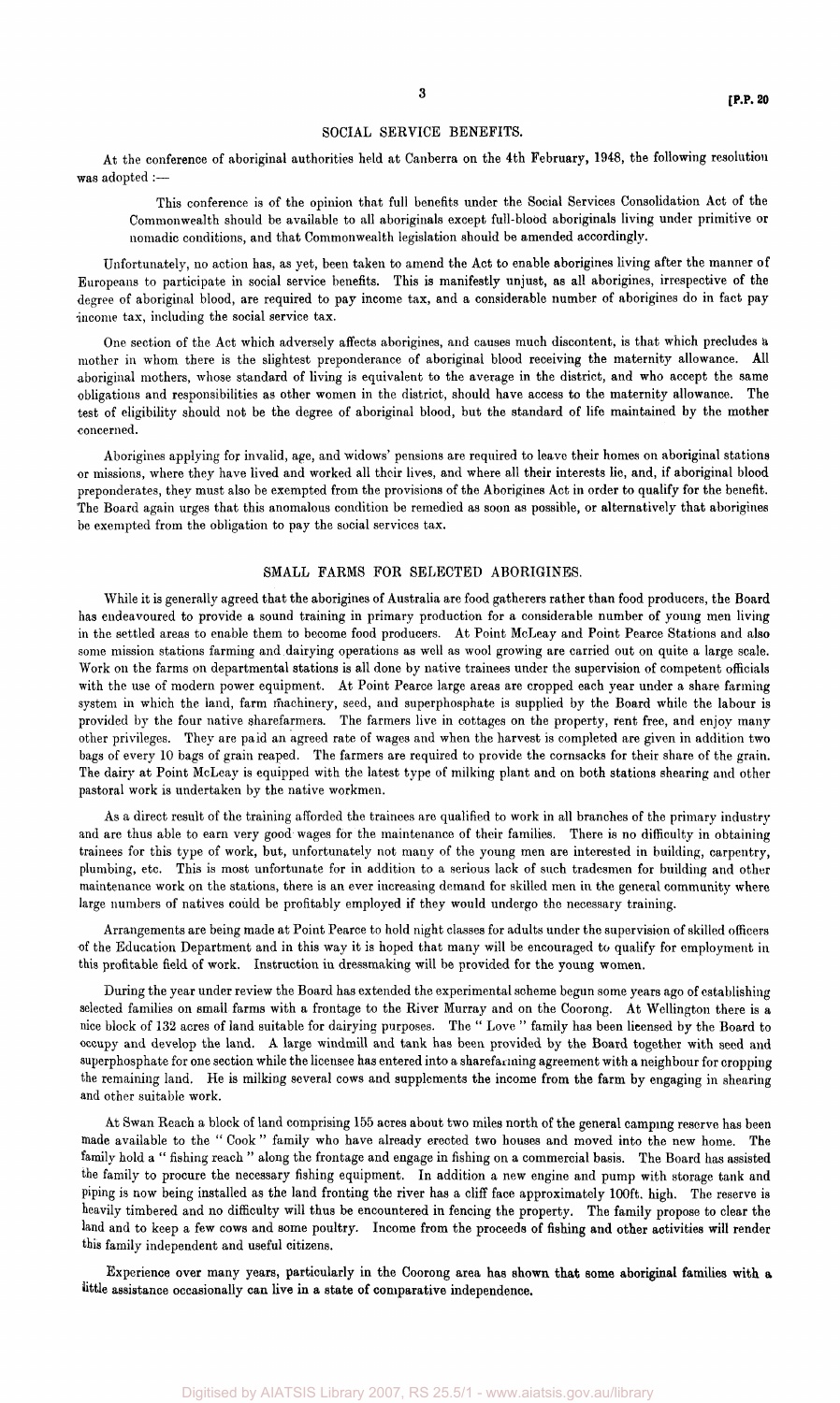#### **4**

#### REPORTS FROM POLICE OFFICERS, MISSIONARIES, AND STATION MANAGERS.

Reports from police officers in various parts of the State indicate that nearly all able bodied aborigines, particularly in the settled areas, are profitably employed. The men who are incapable of remaining in regular employment and their dependants together with the aged and infirm aborigines are provided with food and clothing. Medical supplies are provided on missions and pastoral stations.

The reports disclose that as in previous years practically the whole of the offences committed by aborigines are due to indulgence in intoxicating liquor. Nine persons were convicted of supplying aborigines with liquor and fined a total of £131 10s.

The thanks of the board are tendered to police officers, missionaries, and station managers for services rendered to the aborigines during the year.

#### UNITED ABORIGINES MISSION INC.

The general secretary, Pastor L. J. Samuels states in his report that the work of the United Aborigines Mission has been maintained at the various mission centres as usual during the year.

*Colebrook Home.*—Matron Hyde and Miss Rutter who have been caring for 40 boys and girls in the Home, recently retired. They commenced work amongst aboriginal people on the 1st January, 1926, at Oodnadatta where 12 neglected children were placed in their care and provided with a home. The Colebrook Home was established at Quorn and the children were removed to that centre in April, 1927. During the following 16 years the number of children in the Home increased to 34. Owing to the shortage of water at the Quorn Home in 1943 the South Australian Government made available the building now in use at Eden Hills.

A number of young people who have passed through the Colebrook Home are engaged in responsible positions in the general community. Five of the girls are hospital nurses and Faith Coulthard is to begin training shortly as a nurse at the Murray Bridge Hospital.

The high standard of training at Colebrook is reflected in the success achieved by young people who naturally regard it as their home.

The Board desires to express its appreciation of the great service rendered by Matron Hyde and Miss Rutter.

Mrs. Friebe has continued to serve as school teacher in the Home school from which two of the older boys have transferred this year to the Goodwood Technical School.

*Finniss Springs Mission.*—Mr. and Mrs. A. J. Pearce who have rendered outstanding service to the aborigines at Finniss Springs have had to relinquish the work on account of ill-health. The Board desires to record its appreciation of their long and effective services.

Mr. and Mrs. Turnbull have been appointed to succeed the retiring missionaries. There are 32 children attending the Mission school, two of whom obtained the Progress Certificate. There is sufficient work in the district to absorb all available labour.

*Gerard Mission, Berri.*—The Mission house has been completed and the foundations of a new dormitory building 45ft. long by 32ft. wide were laid recently. This modern building when completed will provide a nice home for the children now living in temporary quarters.

The engine and pump for the irrigation scheme have been installed and the pipes needed to convey water to the orchard will be laid as soon as skilled labour is available.

Mr. and Mrs. .Bateman are in charge of the Mission. Mr. Hatha way is in charge of the Gerard school and Mrs. Hathaway takes care of the children in the dormitory.

Having regard to the potential value of the Mission lands, Gerard should become a valuable training ground for young aborigines provided the native residents co-operate fully with the Mission staff.

*Nepabunna Mission, Copley.*—There has been a drift of population from this Mission due to a number of the men being employed at the Leigh Creek coalmine and others on the pastoral stations in the district. The children usually remain at the Mission to attend the special school under the care of Mr. R. Footner. Several men are employed in the barytes mine under the supervision of Mr. Eaton, superintendent of the Mission. Mrs. Eaton exercises a beneficent influence over the young people resident at Nepabunna.

*Oodnadatta Mission.*—Rev. L. Reece and Mrs. Reece were appointed to take charge of this Mission during the year Mr. Reece is a competent builder as well as an ordained preacher and he hopes to begin the erection of a dormitory building as soon as a suitable site is available. The present dormitory building is in the town of Oodnadatta but it is believed it will be advantageous to erect the dormitory on a small area of land just outside the town boundary. An interesting development this year was the response by Elizabeth Merrick, a young native girl trained at Finniss Springs Mission, to an appeal from the Oodnadatta Mission for a young staff worker. Elizabeth is doing very well indeed thus demonstrating how useful young native people can be.

There is an urgent need for the supervision of the old natives in the district and Mr. Reece hopes to undertake this work with a view to improving their living conditions.

*Ooldea Mission.*—When the South Australian Government acquired " Yalata " as a future home for the Ooldea aborigines, it was known that when arrangements for the transfer of the property to the Government were completed the Ooldea Mission would be closed. It was anticipated, however, that a considerable time would elapse before the change could be made. Unfortunately, an internal dispute in the United Aborigines Mission as between the Federal and State mission authorities regarding the control of mission activities in South Australia resulted in the withdrawal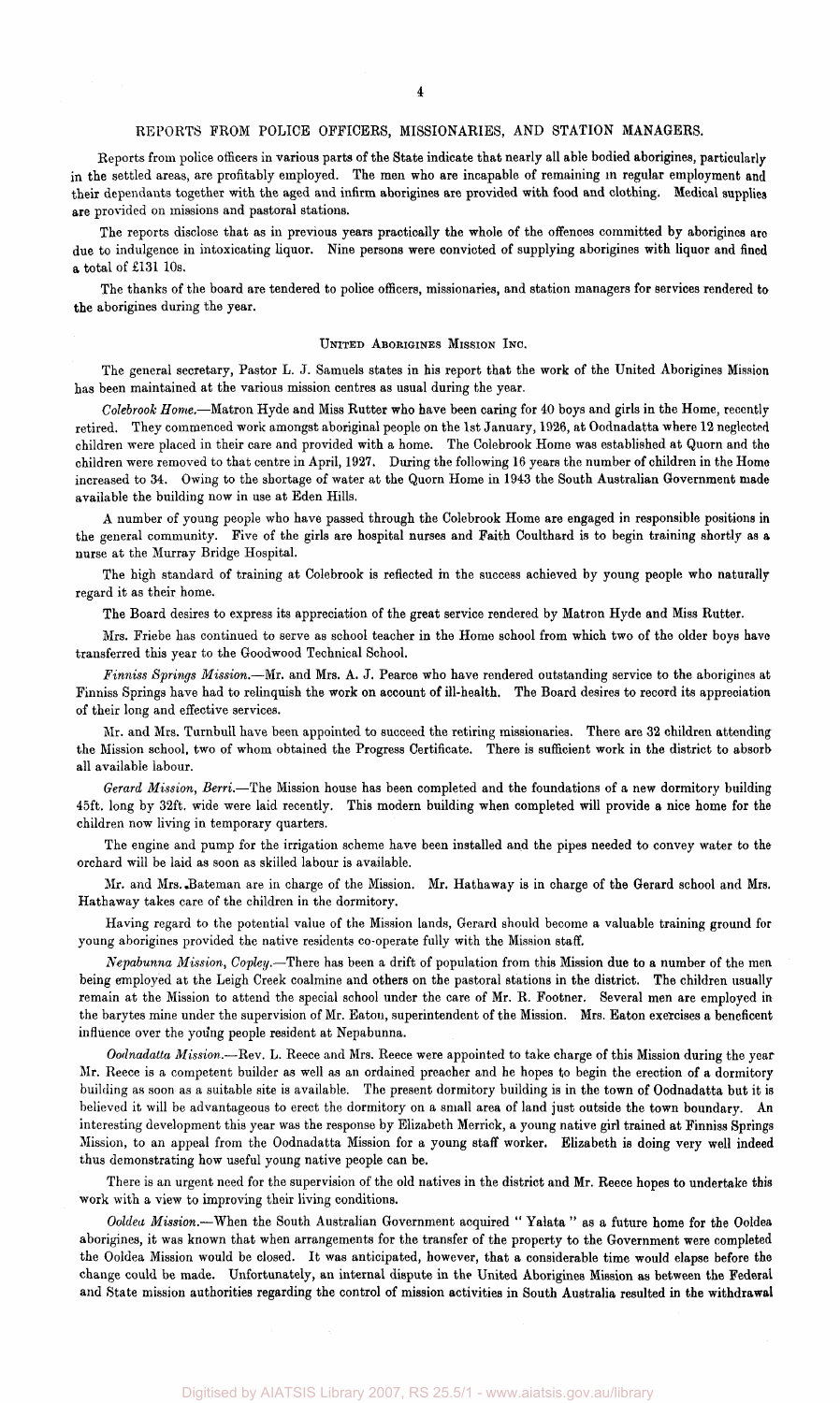on the 24th June, 1952, of all missionaries loyal to the Federal organization. The whole of the staff at Ooldea left the Mission on that day and as no substitute staff was available, the Board requested the Koonibba Mission staff to proceed to Ooldea to assemble the natives who had spread over a wide area when they were informed that the Mission would be closed and to convey them to Yalata. At great personal inconvenience the superintendent of the Koonibba Mission and other members of the staff proceeded to Ooldea and after several days and nights of strenuous work, assisted by patrol officer MacDougall, police officer Curtis of Tarcoola, and police officer McLeod of Cook, completed the task. The Ooldea natives are now living at Yalata under the supervision of the Rev. C. Hoff of the Koonibba Mission Board.

The Ooldea Mission was established by the United Aborigines Mission in August, 1933, when two devoted women of great courage, Miss Lock and Miss Tyler, commenced work there. Miss Lock drove over 600 miles to Ooldea in a buggy drawn by one horse over terrible, roads." The two women carried on Mission work amongst 200 tribal natives under the most trying and discouraging conditions for four years until ill-health compelled Miss Lock to retire.

Mr. and Mrs. H. E. Green were appointed to the Mission in April, 1936, and remained at Ooldea until 24th June, 1952. They worked during this long period in a desolate area and under great difficulties. Assisted by a number of helpers they carried on the medical, educational, and religious work amongst an increasing number of aborigines.

The Board places on record its appreciation of the services of all missionaries who served at Ooldea and also of all who assisted in the task of removing the aborigines to Yalata.

#### PRESBYTERIAN MISSION—ERNABELLA.

The superintendent of the Mission, the Rev. R. M. Trudinger, reports that notwithstanding the prolonged drought the returns from the sheep shorn were very satisfactory. The shearing was done by young aborigines educated at the Ernabella school. A team of aborigines under official supervision completed a boundary fence 20 miles long. Well sinking teams have been at work throughout the year but have not been successful in finding water.

For a considerable part of the year under review it was not possible to obtain the services of a trained nurse but the medical service was maintained by the superintendent. Sister N. Graham was recently appointed and is now in charge of the local hospital.

Miss Baird who was away from the school for a long period following an accident, has now returned to take charge of the adult education class. Miss MacDonald continues in charge of the primary school. An additional native teacher is now being trained, four native girls being full-time teachers. Spinning, weaving, and rug making, employing up to 130 women at times, continued unabated under the direction of Mrs. Trudinger. Through this contact better standards of health, habits, and education are secured amongst the older women.

The kitchen-dining unit recently erected is now in full use and as a result the native cooks are able to prepare and serve good meals under satisfactory conditions.

An electric lighting plant has been installed in suitable buildings and the light is a great boon to all residents.

The new church building is nearing completion, 10,000 bricks for use in its erection having been made by six native workmen. Opening services are planned for November, 1952.

During the year nearly 100 " new " natives came in from the Mann ranges and even further afield. Some of these aborigines had not previously seen white people.

There were eight deaths and 16 births during the year. One mother was confined in hospital, the first to be attended by a trained nurse.

#### LUTHERAN MISSION--- KOONIBBA.

The superintendent, Pastor Eckermann, in his report states that the work of the Mission has proceeded satisfactorily during the year under review. The educational, medical, and industrial departments have functioned smoothly and the returns from the sale of wheat and wool were excellent.

There are at present 41 inmates at the children's home, six young people trained in the home having been provided with employment in the general community during the past 12 months. The erection of a new recreation hall was completed and this building is in constant use for public meetings, concerts, club meetings, and many other purposes.

The outstanding event of the year was the celebration of the Jubilee of the Mission commemorating 50 years of service amongst the aborigines. The Lutheran Church began its work amongst the aborigines of South Australia in the early days of the colony and in 1897 the Lutheran Synod decided to begin mission work amongst the aborigines in the western district of South Australia. Sixteen thousand acres of land in the Hundred of Catt were taken up and mission work was commenced on the 10th December, 1901, under the late Pastor C. A. Wiebusch who came to Australia from America to undertake this important work.

During the intervening period the Mission has developed along the lines of a country town. Substantial buildings have been erected including a beautiful church, school, hospital, children's home, recreation hall, and store. In addition to the manse and other houses for various officials of the Mission, a large number of cottages have been built for the native residents.

The Jubilee Celebrations which were most successful attracted a large number of visitors including 250 aborigines previously in contact with the Mission but now living elsewhere. Special church services were held, also displays of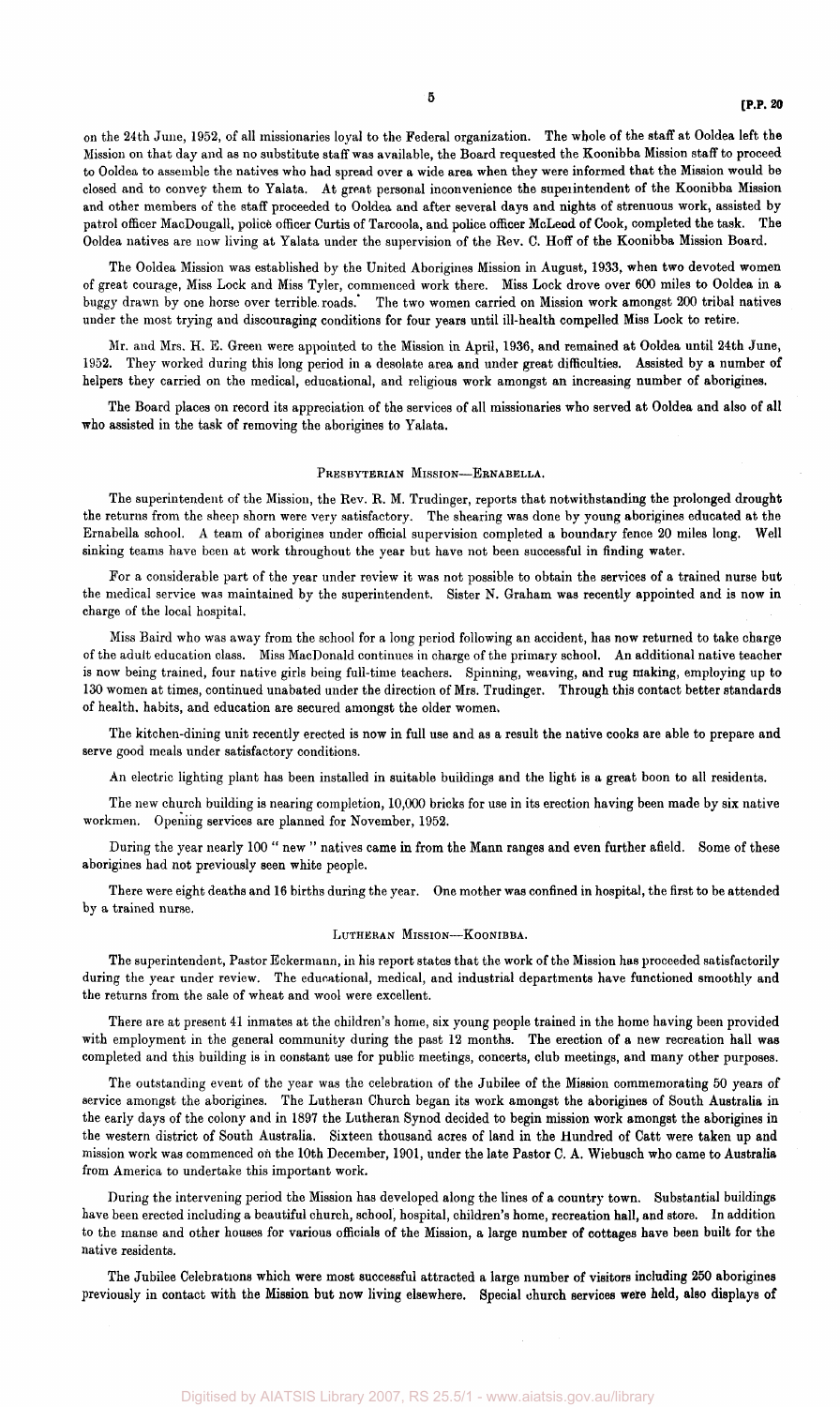handicrafts by the school children and their parents. An inspection revealed a very high standard of needlework, hand-painted articles, leather goods, etc. There were also a number of sporting fixtures including a district football match. A sound film of the Jubilee proceeding was made with a view to publicising the splendid work being done amongst the native people.

The Board extends its congratulations to the Koonibba Mission Board and members of the staff and expresses the hope that the excellent work now being done will be continued for many years to come

#### UMEEWARRA MISSION—PORT AUGUSTA.

Matron K. M. Simmons reports considerable progress at the Mission during the year. Lena Lang who was educated at the Mission school and transferred to the training college for native workers at Singleton last year, was dux of the college for 1951. Thelma Wingfield was also accepted as a student and entered the college during the early part of 1952. Reports of Thelma's work are very satisfactory. There are now 40 children in the Mission home and 36 on the roll at the special school conducted by the missionaries.

The centenary celebrations of the town of Port Augusta, held recently created great interest in the district. The children of the Mission joined in the festivities on the invitation of the local committee. A Jubilee pageant was also staged by the native children at the Mission school break-up last year. During the long vacation a very pleasant holiday was spent at Spear Creek and the children benefited greatly from this experience. The general conduct of the natives living at the Mission has been satisfactory.

A sewing class for women, started at the Mission during the year, is well attended and some excellent work is being done.

Apart from minor cases of sickness, the standard of health at the Mission was good. Aborigines needing medical attention are conveyed by ambulance provided by the Board to the Port Augusta Hospital.

The materials needed to provide increased accommodation at the Home have been purchased and building operations will soon be commenced. A special grant of £750 was made by the Board last year towards the cost of the additions.

#### POINT MCLEAY STATION.

The population at Point McLeay on the 30th June, 1952, was 408, comprising 188 males and 220 females. During the year there were 27 births and eight deaths, a net gain of 19.

There are far too many people living in a relatively small area and the resultant overcrowding in the cottages tends to lower the standard of living ; moreover employment cannot be provided on the Station for all the able-bodied men seeking work. Many men find regular work on the railways, the highways, and in other seasonal occupations.

The medical work on the Station has been maintained as usual and it is pleasing to report that the general health of the inmates has been satisfactory. Every effort is made to-safeguard the physical as well as the moral well-being of the people. The medical, dental, and optical services provided by the Board are of the highest standard.

The Manager, Mr. Swalling, reports a decided improvement in the conduct of the native residents. Social functions are held regularly and meetings of the club formed during the year to provide healthy recreation for the men and boys, are well attended. Regular church services and midweek meetings are maintained by the officers of the Salvation Army. The Station officers and their families co-operate fully in all the religious and social activities of the Station.

One cottage was completely rebuilt during the year and the walls of a new stone room were completed. Considerable repairs were effected to a number of cottages some of which were damaged by irresponsible persons during the temporary absence of the occupants from the Station.

Mr. Lawry and the staff at the Mission school have done very good work assisted by the school committee and parents of the scholars. With the assistance of the Board portion of the school yard was surfaced with screenings and colas, a warm-ray heater was installed and provision was also made to show films in the classrooms. The film projector was purchased from funds raised by the staff and the people at a number of functions arranged for the purpose.

Returns from the farm and livestock were very good. A satisfactory percentage of lambs is anticipated. At the end of the year there were 1,470 sheep on the Station, an increase of 360 on the previous year. Thirty-nine bales of wool sold realized £2,505, the highest price being 62d. per lb.

One hundred and fifty acres sown to oats yielded 150 tons of hay and 140 bags of seed oats while 30 acres of barley yielded 30 tons of hay.

The new water scheme is almost completed and it is expected that water will soon be available on every part of the Station. A large storage tank has been erected on a hill overlooking the village and the water will be reticulated by gravity as required.

Food and clothing have been provided by the Board for old and infirm aborigines. Milk is distributed daily from the dairy free of cost to each family and in addition the school children have an issue of warm milk each school day.

The Board provides 20 tons of firewood per week during the winter months and 10 tons per week during the rest of the year. Each householder receives an issue of firewood for which no charge is made.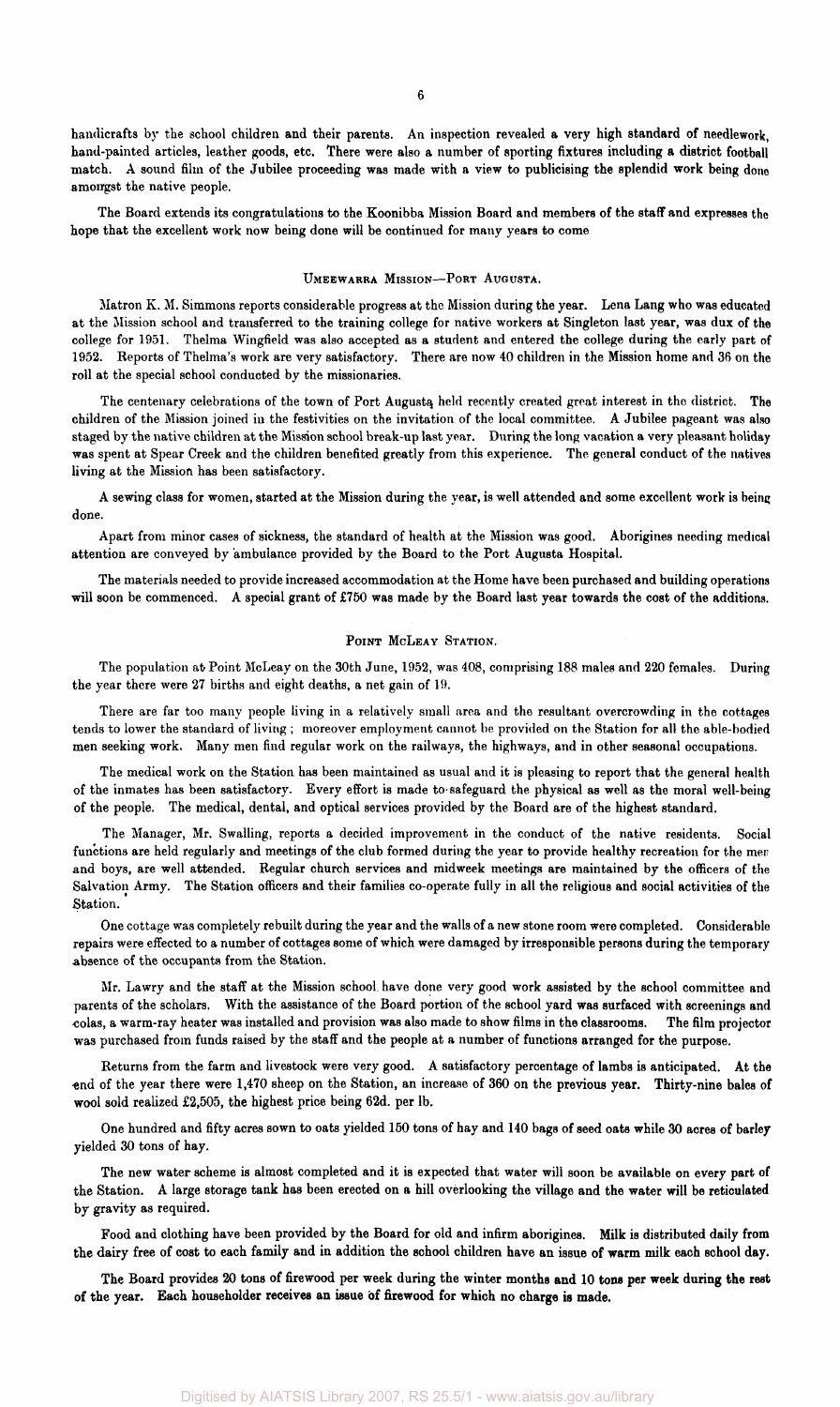#### POINT PEARCE STATION.

A census of the native population taken on the 30th June, 1952, disclosed a total population of 444. There were 25 births and seven deaths, a net gain of 18. It is estimated that 300 people is the maximum number that can be effectively accommodated at Point Pearce. Employment is provided on the Station for as many as possible. A Considerable number of men find remunerative work on surrounding farms, etc.

The manager, Mr. Goodhand, states that apart from the usual epidemics of minor sickness, the standard of health on the Station has been good. Mrs. Goodhand has carried out the duties of medical orderly most efficiently. Twentythree midwifery patients and 10 others were removed by Station ambulance to the hospital at Wallaroo for treatment.

Religious services were maintained as usual by representatives of the Anglican, Lutheran, and Methodist churches. Special meetings for the young people combining religious instruction and folk dancing under the direction of Mr. Davies of Port Victoria have attracted a large number and it is hoped that the young people will benefit from their association with this important organization.

The average attendance at the Point Pearce school is approximately 105. During the year the Board contributed £185 towards the cost of a piano, a sewing machine, and a duplicator for use in the school. A dressmaking class was also started for the older girls on the Station.

Two large rooms will be erected as soon as possible for use as domestic and woodwork classrooms. This will permit the whole of the present building being used for ordinary school purposes. A sound-proof partition was erected in the main classroom and the whole building painted both internally and externally.

Returns from the farm and trading store were above average due chiefly to a favourable season and the prevailing high prices of primary products. Two thousand nine hundred and seventy-four sheep were shorn and the clip of 29,250 lb. of wool gave a net return of £8,825. Adult sheep averaged 12-8 lb. of wool and the lambs 3-4 lb. The average return per head from all sheep shorn was £2 19s. 4d. Five hundred and fifty-six sheepskins sold realized £857 0s. 9d.

Two hundred and twenty-seven pigs were sold during the year realizing £1,256 14s., the top price being £47 for **a**  breeding sow.

Eight head of cattle were slaughtered for meat and 88 were sold returning £1,517 2s. 5d. while 13 hides were sold for the sum of £14 2s. 6d.

Four thousand eight hundred and eighty-seven bags of wheat were reaped during the year. Of this total the native sharefarmers received 1,116 bags, 3,295 bags were sold, and 476 bags retained for seed.

Two thousand six hundred and ninety-eight bags of barley were reaped, the native sharefarmers receiving 380 bags, 1,777 bags were sold, and 541 bags retained for pig feed, etc. The average yield per acre for wheat was 24bush., while the barley averaged 31 bush., a most satisfactory result.

Seventy acres of oats cut for hay yielded 140 tons. In addition a self-sown crop cut for ensilage produced 120 tons.

The sporting activities at Point Pearce, chiefly football and basketball, were maintained at the usual high standard. It is intended to construct two asphalt tennis courts during the ensuing financial year. A " Jubilee " sports programme was provided during the Christmas holidays and special trophies provided by the " Jubilee " committee were awarded to successful competitors.

The absence of an adequate supply of water for domestic purposes and also for livestock constitutes a serious problem at Point Pearce. It is hoped that water from the River Murray may be available in the near future to ensure an abundant supply for all purposes.

Better roads on the Station are also urgently needed and a yearly programme of road work will soon be commenced

A statement of departmental receipts and payments for the year ended 30th June, 1952, is appended.

We have the honour to be,

Sir,

Your Excellency's most obedient servants,

M. McINTOSH, Chairman J. B. CLELAND, Deputy Chairman, A. M. JOHNSTON, CONSTANCE M. COOKE, LEN J. COOK, GORDON ROWE, **W. R. PENHALL,** Secretary,

Aborigines •Protection **Board.**